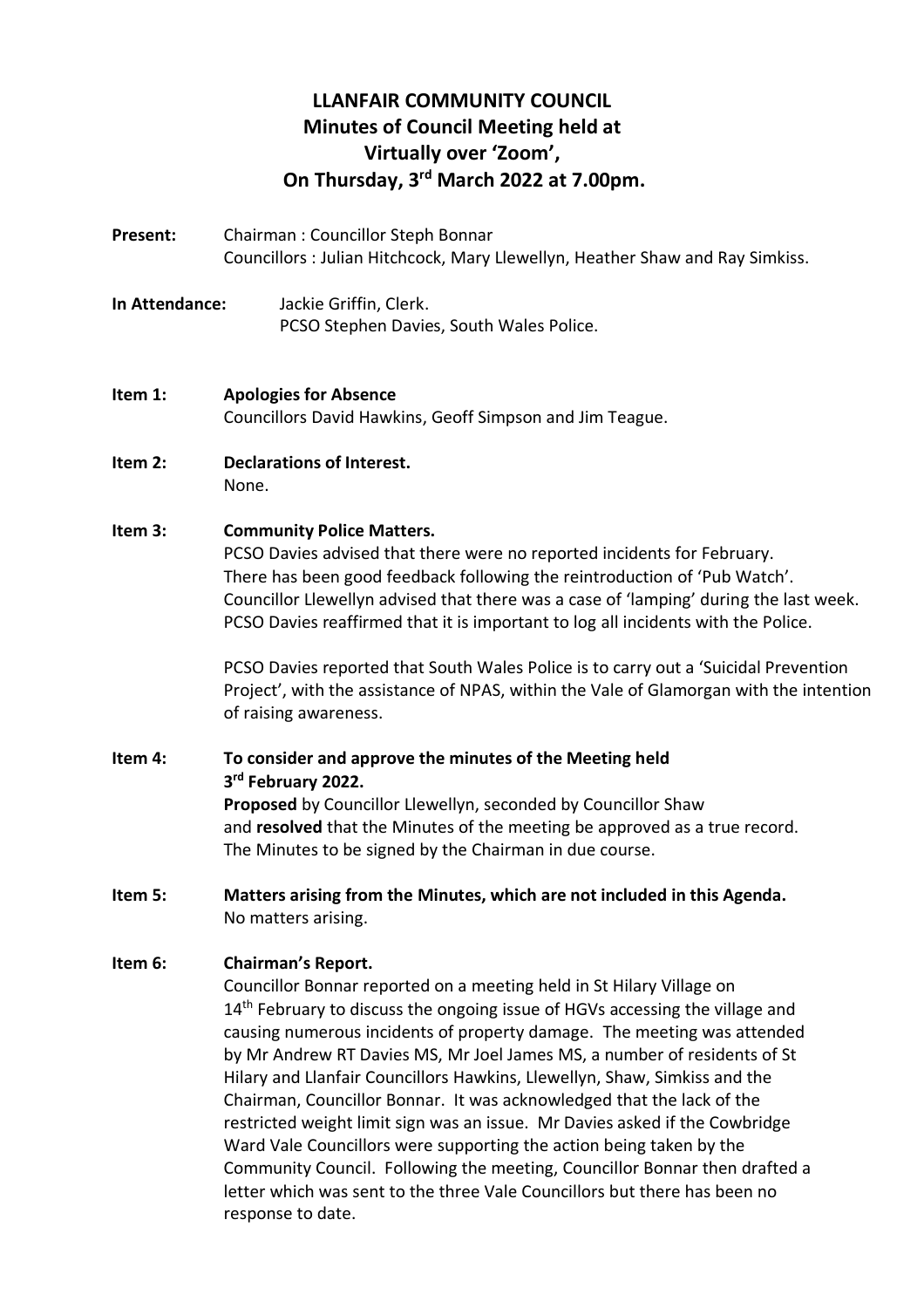#### **Page two**

## **Item 6: Chairman's Report (Continued).**

Councillor Bonnar reported that following the e-mail from the Vale Council offering each town and community council a free tree, one has been requested. The tree will be planted in St Mary Church in celebration of the Queen's Platinum Jubilee.

# **Item 7: Clerk's Report**

### **Finances.**

Bank balance was noted at **£5,343.15** (Current Account £4,446.92 and Business Reserve Account £896.23).

## **Payments made since 3 rd February 2022 are:**

Clerk's Salary (February) - £154.26; HMRC Tax (February) - £38.57; The Poppy Appeal (Remembrance Wreath) - £20.00; J Griffin (Reimbursement for Councillor Hitchcock for Planning Aid Wales training course on Second Homes and Buy to let) - £36.

# **Payments due to be made are:**

Clerk's Salary (March) - £154.26; HMRC Tax (March) - £38.57; One Voice Wales (Annual Membership Subscription) - £91.00; Akismet (Anti-spam for Website) - £80.00.

## **No Monies received.**

# **Application for financial assistance from Wales Air Ambulance Charity.**

A letter had just been received requesting financial assistance. It was **resolved** to adjourn the item for consideration at the April meeting to allow the Members time to read the letter and consider its content.

## **Item 8: To note and discuss the Local Election on 5th May 2022.**

The Clerk had forwarded a series of documents to Members relating to the Town and Community Councils Elections. It was **resolved** that if Members want hard copies of the documents, the Clerk could arrange that upon an e-mail request direct to her.

# **Item 9: To consider the issue of 'empty properties'.**

The matter had been referred to the Planning Department at the Vale of Glamorgan Council who had inspected the property but had no concerns with regard to its condition and therefore would not be taking an enforcement action. The Vale Council has attempted to contact the owner who has not responded.

**Resolved** that the item is removed from the agenda.

#### **Item 10: To discuss the issue of 'HGV's in St Hilary Village.** This item was discussed under the Chairman's Report. The e-mail from Alun Cairns MP, following the meeting with Andrew RT Davies MS and Joel James MS, was acknowledged. Mr Cairns was offering his support if required.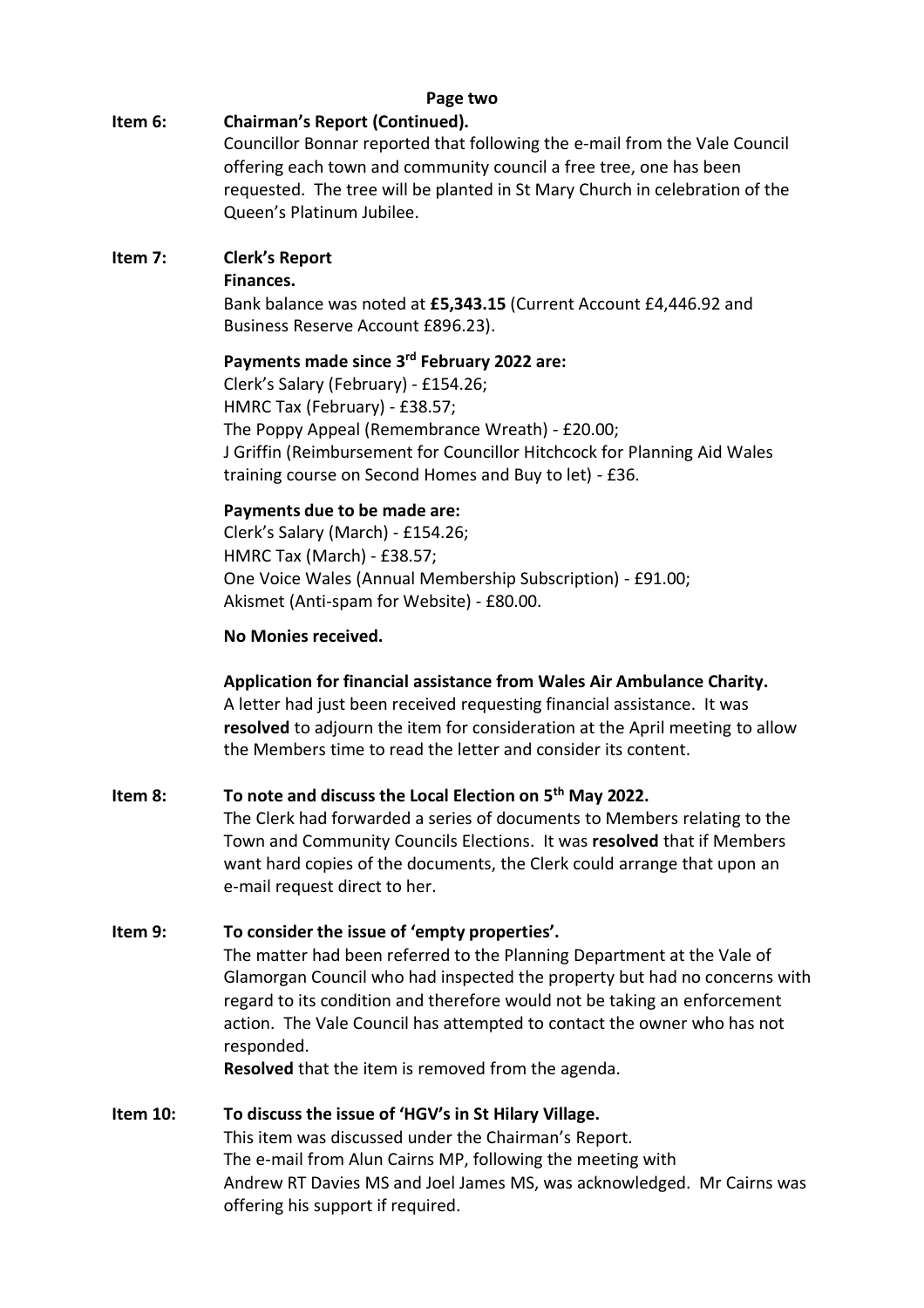### **Page three Item 11: To consider the Independent Remuneration Panel for Wales 2022:2023.**

| <b>Determination Number.</b>                                                                                                                                                                                                                                                                                                                                                                                                                                                                                                                               | <b>Extra Information.</b>                                                                                                                                                                                                                                                                                                                                 | <b>Is a Decision</b><br>required by<br>Council?                                            |
|------------------------------------------------------------------------------------------------------------------------------------------------------------------------------------------------------------------------------------------------------------------------------------------------------------------------------------------------------------------------------------------------------------------------------------------------------------------------------------------------------------------------------------------------------------|-----------------------------------------------------------------------------------------------------------------------------------------------------------------------------------------------------------------------------------------------------------------------------------------------------------------------------------------------------------|--------------------------------------------------------------------------------------------|
| 43 - All community and town councils must<br>provide a payment towards necessary costs for<br>the care of dependent children and adults<br>(provided by informal or formal carers) and for<br>personal assistance needs as follows:<br>Formal (registered with Care Inspectorate<br>Wales) care costs to be paid as evidenced.<br>Informal (unregistered) care costs to be paid<br>$\bullet$<br>up to a maximum rate equivalent to the Real<br>Living Wage hourly rates as defined by the<br>Living Wage Foundation at the time the<br>costs are incurred. | This must be for the<br>additional costs incurred<br>by members to enable<br>them to carry out official<br>business or approved<br>duties. Each authority<br>must ensure that any<br>payments made are<br>appropriately linked to<br>official business or<br>approved duty. Payment<br>to be made on<br>production of receipts<br>from the care provider. | No decision to be<br>made on this<br>determination as it is<br>mandatory.                  |
| 44 - All community and town councils must make<br>available a payment to each of their members of<br>£150 per year as a contribution to costs and<br>expenses.                                                                                                                                                                                                                                                                                                                                                                                             | This payment of £150 is<br>mandated for every<br>member unless they<br>advise the appropriate<br>officer that they do not<br>want to take it in writing.                                                                                                                                                                                                  | No decision to be<br>made on this<br>determination as it is<br>mandatory.                  |
| 45 - Community and town councils can make<br>payments for members undertaking a senior role<br>of an annual amount of £500. This is in addition<br>to the £150 payment for costs and expenses.                                                                                                                                                                                                                                                                                                                                                             | Applicable where a<br>Councillor has greater<br>responsibility.                                                                                                                                                                                                                                                                                           | Yes - it is optional to<br>pay it for up to 3<br>members at the rate<br>of £500 per annum. |
| 46 - Community and town councils can make<br>payments to each of their members in respect of<br>travel costs for attending approved duties.<br>Payments must be the actual costs of travel by<br>public transport or the HMRC mileage allowance<br>as below:<br>45p per mile up to 10,000 miles per year.<br>$\bullet$<br>25p per mile over 10,000 miles.<br>5p per mile per passenger carried on<br>authority business.<br>24p per mile for private motor cycles.<br>20p per mile for bicycles.                                                           | Expenses to be<br>reimbursed on<br>production of receipts if<br>appropriate.                                                                                                                                                                                                                                                                              | Yes - the payment of<br>travel costs is<br>optional.                                       |
| $47 -$ If a community or town council resolves that<br>a particular duty requires an overnight stay, it can<br>authorise reimbursement of subsistence expenses<br>to its members at the maximum rates set out<br>below on the basis of receipted claims:<br>-£28 per 24-hour period allowance for meals,<br>including breakfast where not provided.<br>-£200 - London overnight.<br>-£95 - elsewhere overnight.<br>-£30 - staying with friends and/or family overnight.                                                                                    | Expenses to be<br>reimbursed on<br>production of receipts if<br>appropriate.                                                                                                                                                                                                                                                                              | Yes - the payment of<br>overnight subsistence<br>expenses is optional.                     |
| 48 - Community and town councils can pay<br>financial loss compensation to each of their<br>members, where such loss has actually occurred,<br>for attending approved duties.<br>Up to £57.20 for each period not exceeding 4<br>$\bullet$<br>hours.<br>Up to £114.40 for each period exceeding 4 hrs<br>$\bullet$<br>but not exceeding 24 hrs.                                                                                                                                                                                                            |                                                                                                                                                                                                                                                                                                                                                           | Yes - the payment of<br>financial loss is<br>optional if claimed.                          |
| 49 - Community and town councils can decide to<br>introduce an attendance allowance for members.<br>The amount of each payment must not exceed<br>£30.                                                                                                                                                                                                                                                                                                                                                                                                     | A member in receipt of<br>financial loss<br>compensation will not be<br>entitled to claim<br>attendance allowance for<br>the same event.                                                                                                                                                                                                                  | Yes - the payment of<br>an attendance<br>allowance is optional<br>if claimed.              |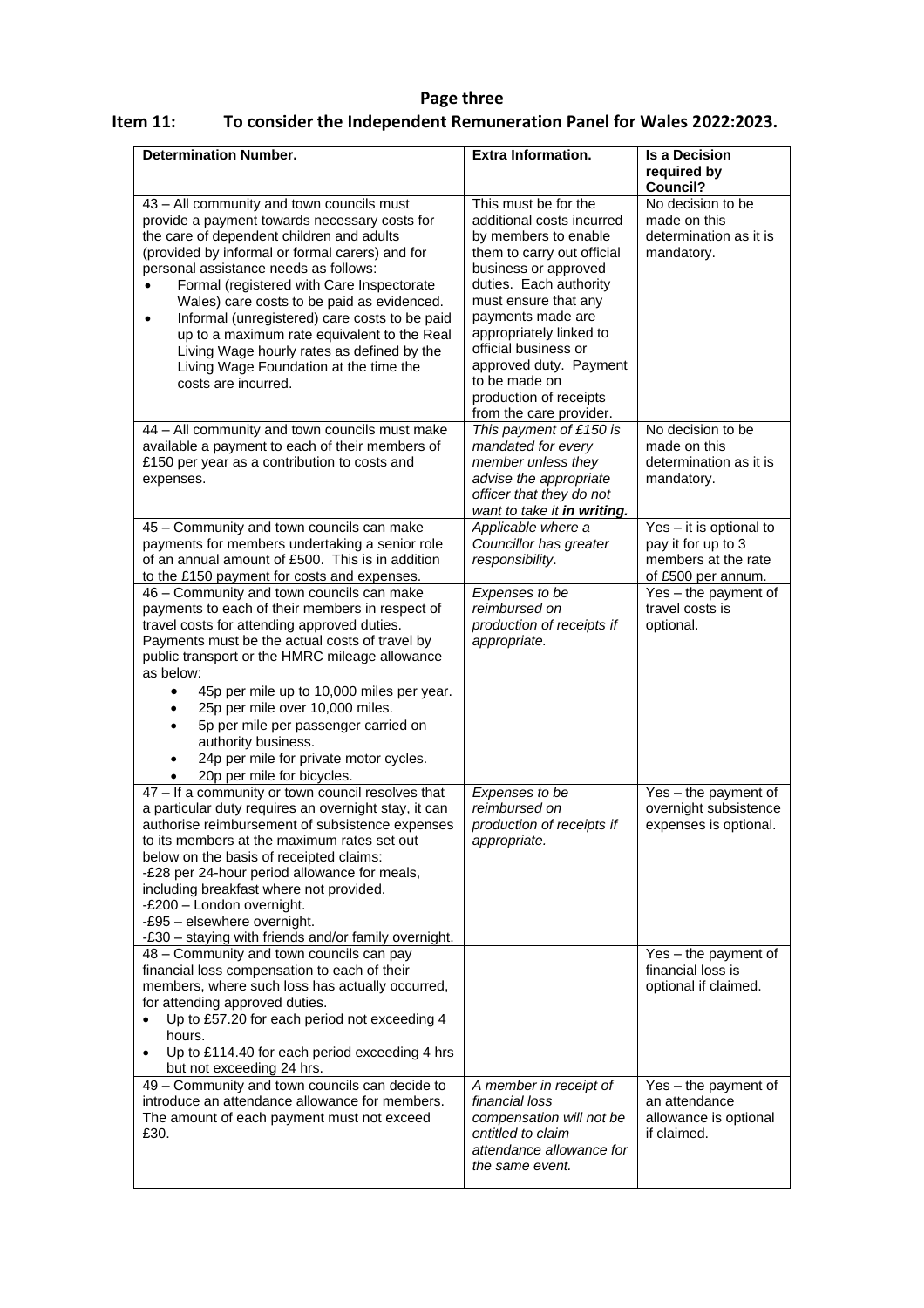|          | Page four                                                                                                                              |  |
|----------|----------------------------------------------------------------------------------------------------------------------------------------|--|
| Item 11: | To consider the Independent Remuneration Panel for Wales 2022:2023<br>(Continued).                                                     |  |
|          | Resolved that Members would consider whether a payment should be made                                                                  |  |
|          | if a Member makes a claim with regard to determinations 45 to 49. This is                                                              |  |
|          | with the exception of the mandatory payments detailed in determinations 43                                                             |  |
|          | and 44 as if a Councillor claims these payments, they must be made.                                                                    |  |
| Item 12: | <b>Reports of Representatives.</b><br>No reports.                                                                                      |  |
| Item 13: | Correspondence and Publications which do not necessarity require discussion. i.e<br>for noting only $-$ previously sent out by e-mail. |  |
| 13.1     | Via OVW (One Voice Wales) - Organisation for Economic Co-operation and                                                                 |  |
|          | Development - Questionnaire about the future of regional development in<br>Wales.                                                      |  |
| 13.2     | VGC (Vale of Glamorgan Council) – Walking Festival $6th - 11th$ September<br>2022.                                                     |  |
| 13.3     | VGC Planning Committee 2 <sup>nd</sup> March 2022 - Link for Agenda and Report.                                                        |  |
| 13.4     | OVW - Training Reminder for February and March 2022.                                                                                   |  |
| 13.5     | Via OVW - Older People's Commissioner's Newsletter.                                                                                    |  |
| 13.6     | VGC - Business Support Newsletter 18 <sup>th</sup> February 2022.                                                                      |  |
| 13.7     | Royal British Legion - Queen's Platinum Jubilee - June 2022.<br>'Branded' items can be ordered direct from the Royal British Legion.   |  |
| 13.8     | Welsh Government Consultation on how to measure the inclusion of<br>migrants in Wales - deadline 25 <sup>th</sup> March 2022.          |  |
| 13.9     | OVW - Information on 'Swifts'.                                                                                                         |  |
|          | Councillor Bonnar reported that numbers of swifts have reduced due to lack                                                             |  |
|          | of suitable habitats. It was suggested that a nesting box be put into the                                                              |  |
|          | tower of St Hilary Church, whilst the scaffolding is in place, to provide a<br>resting place.                                          |  |
| 13.10    | Natural Resources Wales - New Countryside Code Advice for Land Managers.                                                               |  |
| Item 14: | Any Other Business at the Discretion of the Chairman.                                                                                  |  |
| 14.1     | The Herberts notice board requires some attention which will be carried out<br>soon.                                                   |  |
| Item 15: | <b>Planning Applications.</b>                                                                                                          |  |
| 15.1     | Planning Application No. 2022/00142/FUL                                                                                                |  |
|          | Robin Hill, St Hilary.<br>Location:                                                                                                    |  |
|          | Proposal:<br>Extension and alterations to the existing dwelling.<br>No objection.                                                      |  |